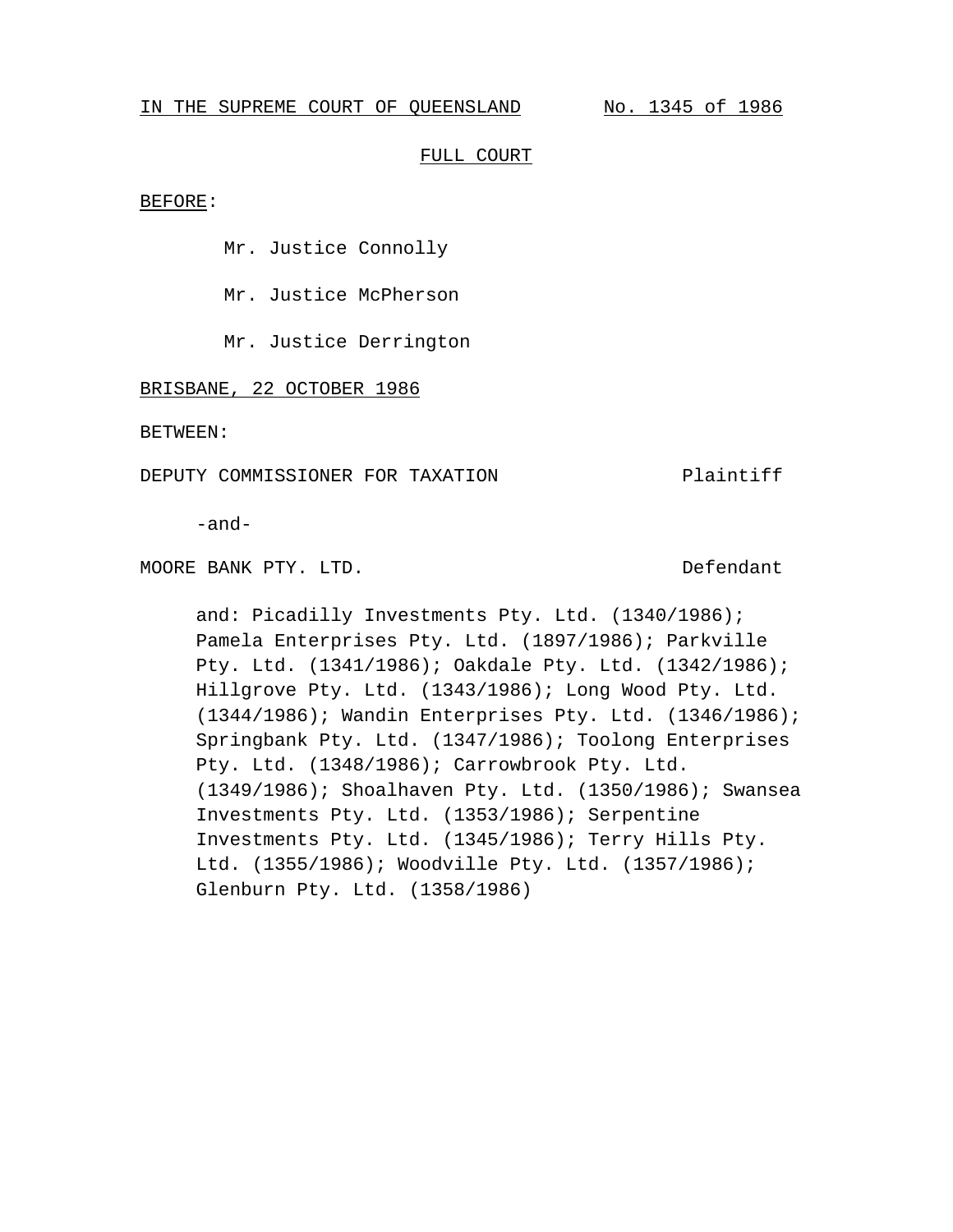#### JUDGMENT

MR. JUSTICE CONNOLLY: In this case the Court was constituted by my brother McPherson, my brother Derrington and myself.

In the case of Moore Bank I would declare that the plaintiff is entitled to recover such additional tax as accrued due between 1 April 1984 and the expiration of the period of six years after the date when the income tax the subject of this action became due and payable. I would otherwise dismiss the action.

I would order that the defendant's costs of the action should be taxed and paid by the plaintiff.

I publish my reasons.

I am authorised by my brother McPherson to say that he agrees in the order which I propose and in my reasons.

MR. JUSTICE DERRINGTON: I agree.

MR. JUSTICE CONNOLLY: The order of the Court will be as I have indicated.

The basis of the judgment - I mention this because we are about to turn to the related cases - is that additional tax ceases to be payable when the income tax in question becomes statute barred and that it is in any case subject to the two-year period of limitation. May I take it that in the cases which are listed on the sheet which was given to us by the defendants as formulating the judgment which the defendants sought - the amended version of that - that in those cases a similar judgment should be entered? I hand this down because there have been so many pieces of paper floating around in this case that I would like to be sure everybody is in agreement about it.

MR. FRAZER: I am instructed the judgment would be in precisely the same terms in each case.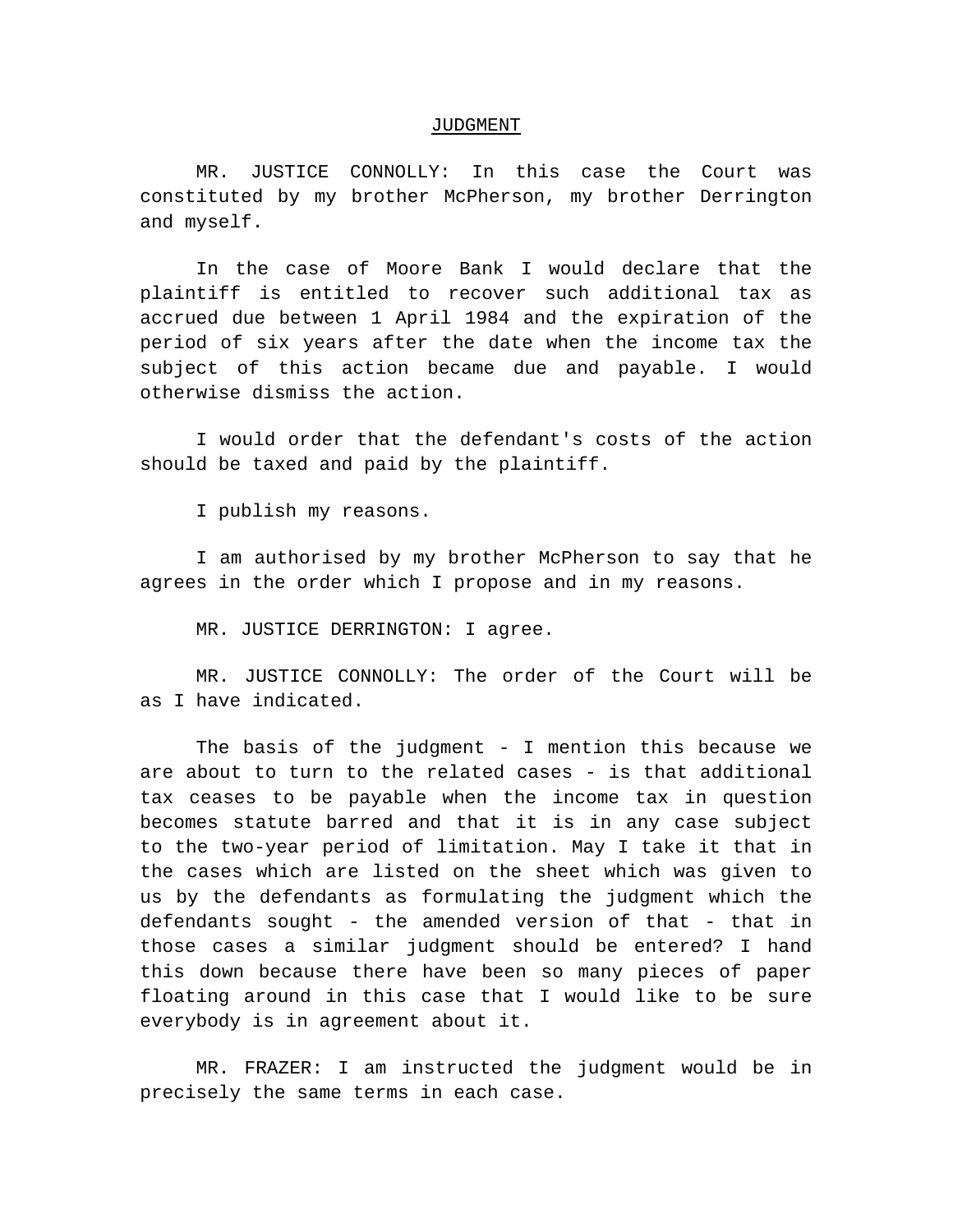MR. JUSTICE CONNOLLY: I am not sure about two things. You will see what I mean when you read my reasons. I am not quite sure when the tax became due and payable because I am not sure what the notice of assessment says, and I have made it an assumption just for the purpose of the argument.

I made the order by way of declaration because I was not sure when the tax became due and payable. As you know, it is either the date specified in the notice of assessment or 30 days from service of the notice of assessment. We do not have either of those facts.

MR. FRAZER: I think I can get instructions on that.

MR. JUSTICE CONNOLLY: It does not matter. It is conceivable that it is a slightly different date in relation to some of the other actions so it may be desirable to have a judgment in general terms.

MR. FRAZER: Yes.

MR. HACK: So far as I am aware those orders flow.

MR. JUSTICE CONNOLLY: If I can have that back I will initial it and it can be put with the papers. To cover the possibility that there is a different commencement date, as it were - a different date of the issue of the writ - do we know whether the writs were issued on the same date?

MR. FRAZER: I am instructed they were all issued on the same date.

MR. JUSTICE CONNOLLY: You have no doubt about it? Do you have one handy? 1 April 1986 seems to be the date - no, there are differences.

In the circumstances, so we do not have to keep talking on this subject, what I propose is this: in relation to all the other cases I would declare that the plaintiff is entitled to recover such additional tax as accrued due between the date two years prior to the issue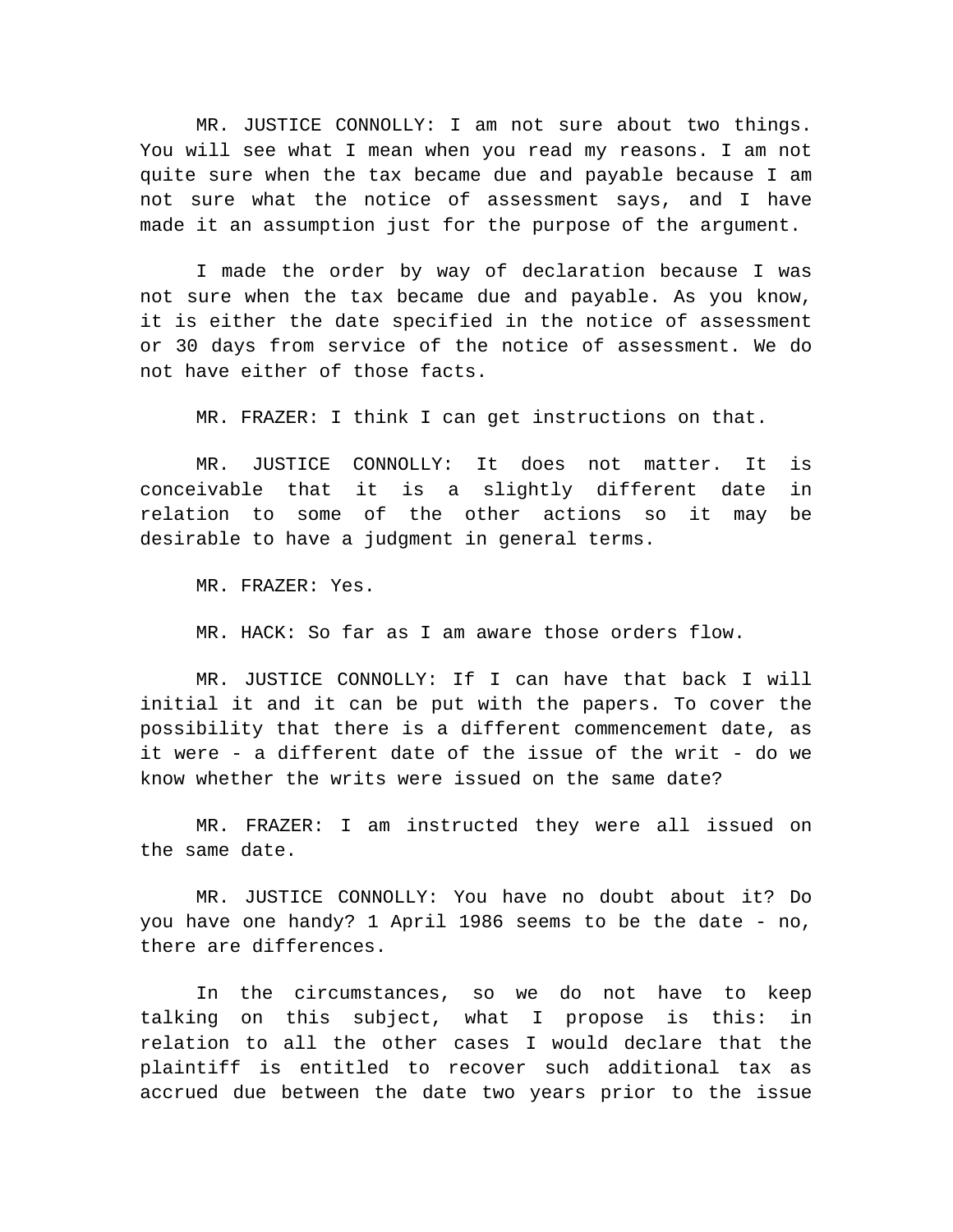of the writ of summons and the expiration of the period of six years after the date when the income tax the subject of the action became due and payable.

It seems to me that that is in quite general terms and will enable the order to be moulded to the facts of the particular case.

Without consenting to it, does the Bar agree that in the other cases which are listed on the sheet which I initial and date it is appropriate for similar judgments to be entered?

MR. HACK: Yes.

MR. FRAZER: Yes.

MR. JUSTICE CONNOLLY: Very well. That will be placed with the papers.

-----

IN THE SUPREME COURT OF QUEENSLAND Writ No. 1345 of 1986

### FULL COURT

\_\_\_\_\_\_\_\_\_\_\_\_\_\_\_\_

# BETWEEN:

DEPUTY COMMISSIONER OF TAXATION FRAGIST Plaintiff

AND:

MOORE BANK PTY. LTD. THE SECOND SECOND DEFENDANT

CONNOLLY J.

McPHERSON J.

DERRINGTON J.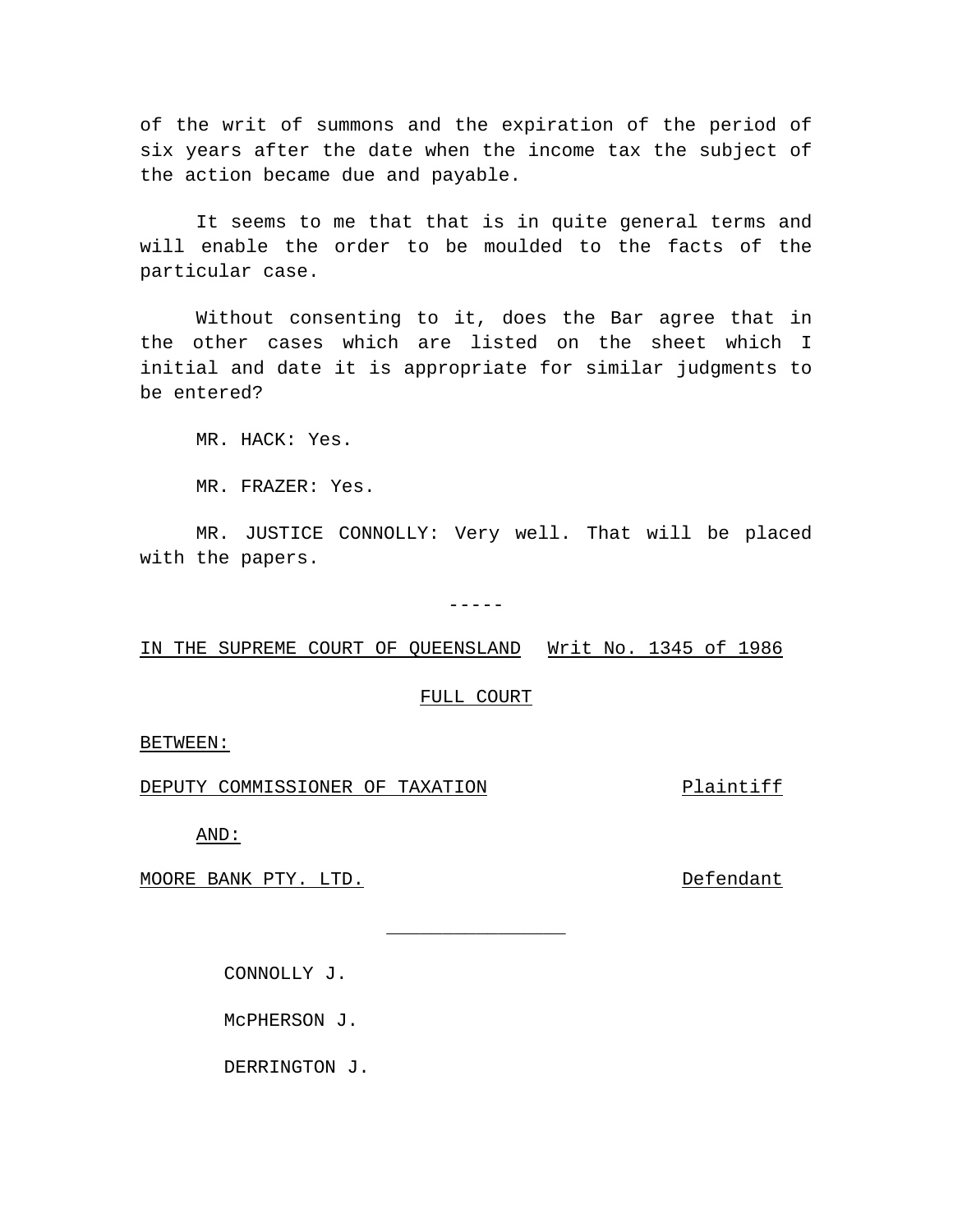Reasons for Judgment delivered by Connolly J. on 22nd October, 1986. McPherson J. and Derrington J. concurring.

\_\_\_\_\_\_\_\_\_\_\_\_\_\_\_\_\_\_\_\_

\_\_\_\_\_\_\_\_\_\_\_\_\_\_\_\_\_\_\_\_\_\_\_

\_\_\_\_\_\_\_\_\_\_\_\_\_\_\_\_

"Declare that the plaintiff is entitled to recover such additional tax as accrued due between 1st April, 1984 and the expiration of the period of six years after the date that the income tax the subject of this action became due and payable. Otherwise action dismissed. Order that the defendant's costs of the action be taxed and paid by the Plaintiff."

IN THE SUPREME COURT OF QUEENSLAND No. 1345 of 1986

FULL COURT

\_\_\_\_\_\_\_\_\_\_\_\_\_\_\_\_

Before the Full Court

Mr Justice Connolly

Mr Justice McPherson

Mr Justice Derrington

BETWEEN:

DEPUTY COMMISSIONER FOR TAXATION Plaintiff

AND:

MOORE BANK PTY. LTD. Defendant

# JUDGMENT: CONNOLLY J.

Delivered the Twenty-second day of October, 1986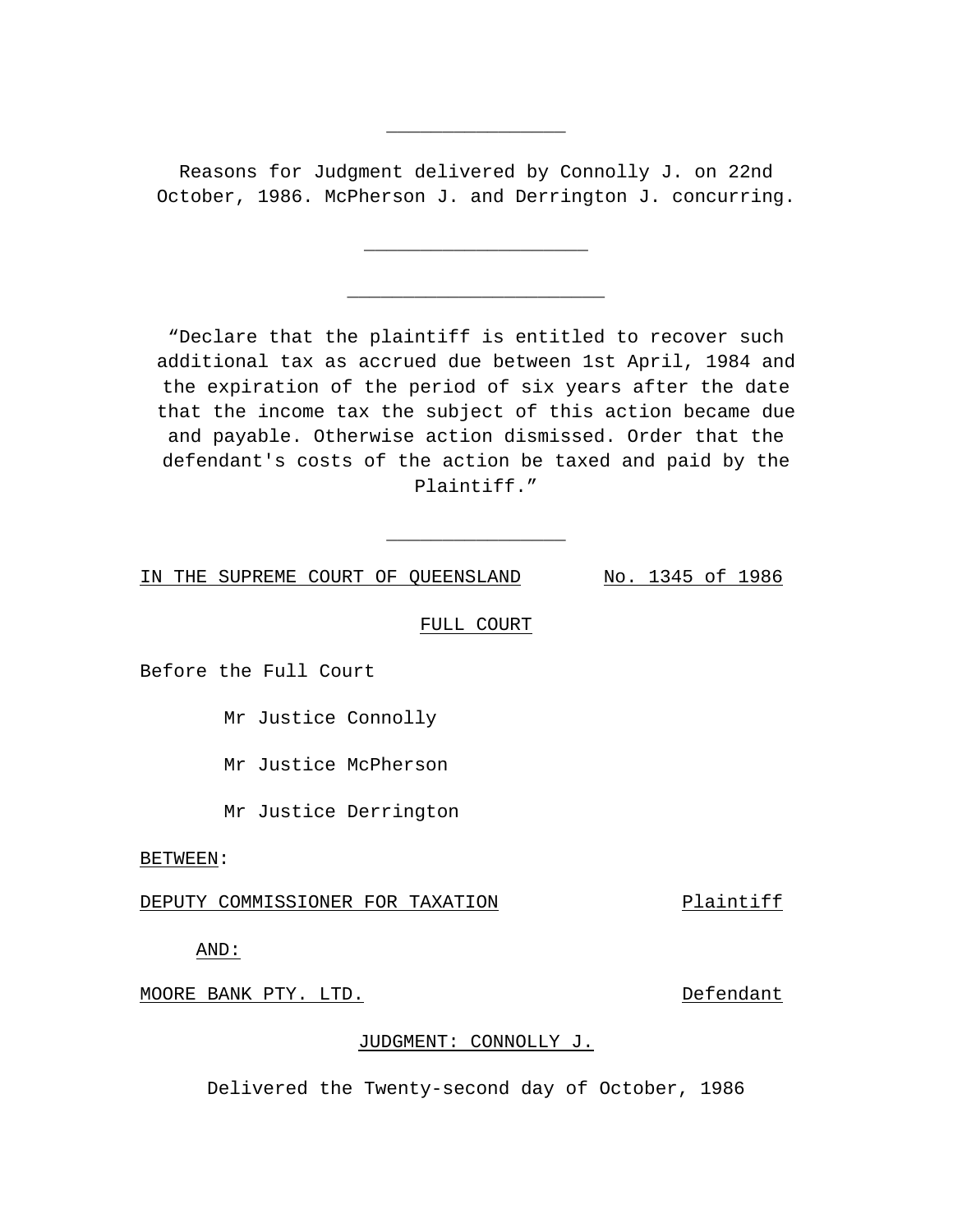CATCHWORDS:

| Counsel:    | Fitzgerald Q.C. for P. Hack for<br>Commissioner of Taxation |  |  |                                     |               |  |
|-------------|-------------------------------------------------------------|--|--|-------------------------------------|---------------|--|
|             |                                                             |  |  |                                     |               |  |
|             | Davies Q.C. & H. Frazer & B. Clarke for                     |  |  |                                     |               |  |
|             | Defendant                                                   |  |  |                                     |               |  |
| Solicitors: |                                                             |  |  | Australian Government Solicitor for |               |  |
|             | Commissioner of Taxation                                    |  |  |                                     |               |  |
|             | Henderson Lahey Trout Bernays for Defendant                 |  |  |                                     |               |  |
| Hearing     | 20th and 21st August, 1986.                                 |  |  |                                     |               |  |
| dates:      |                                                             |  |  |                                     |               |  |
|             | IN THE SUPREME COURT OF QUEENSLAND                          |  |  |                                     | 1986 No. 1345 |  |

### FULL COURT

BETWEEN:

DEPUTY COMMISSIONER OF TAXATION Plaintiff

AND:

MOORE BANK PTY. LTD. DEFendant

# JUDGMENT - CONNOLLY J.

Delivered the Twenty-second day of October, 1986.

On 3rd September of this year the Court overruled a demurrer by the plaintiff to the allegation of the defendant taxpayer that claims by the plaintiff to recover income tax and additional tax were subject to the operation of s. 10(1)(d) and (5) of the Limitation of Actions Act 1974-1981. On 26th September the defendant moved, pursuant to O. 29 r. 10 for such judgment as to the plaintiff's causes of action as it appeared to be entitled to on the pleadings. The plaintiff's claim was to recover income tax relating to the years ended 30th June, 1974, 1975 and 1976 the subject of assessment notices which issued on 21st April, 1978. As the period of limitation in relation to income tax is six years it was not disputed that the defendant was entitled, in terms of the Court's judgment on demurrer, to judgment in relation to these sums, s.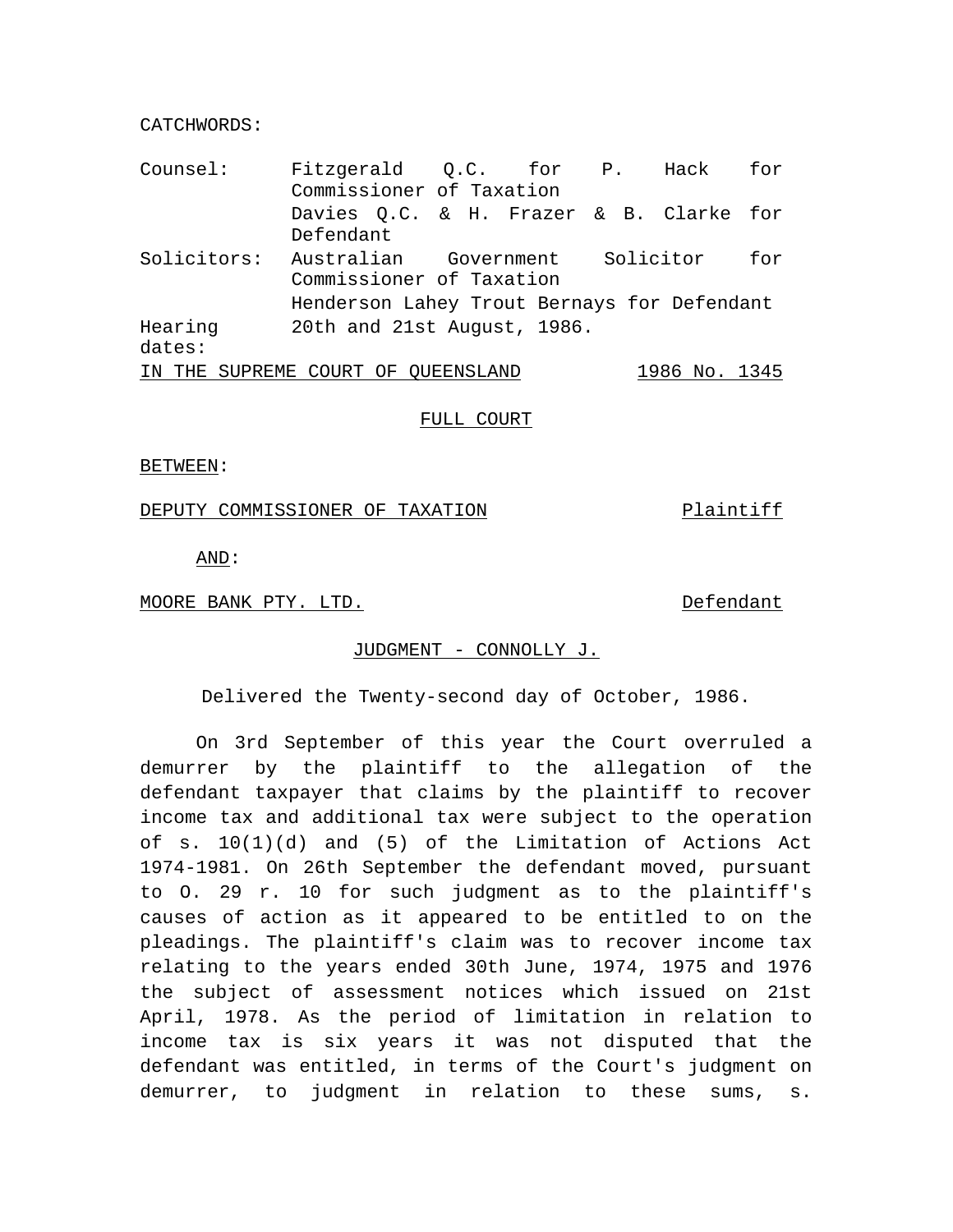10(1)(d) denying the right of the plaintiff to bring an action in relation to them.

The plaintiff also claimed additional tax pursuant to s. 207 of the Income Tax Assessment Act (Commonwealth) in respect of the unpaid tax of each of those years of income. Additional tax is a penalty and the period of limitation is two years. It follows that any additional tax which accrued prior to 1st April, 1984 is not recoverable in this action. In relation to each year of income the Commissioner claimed additional tax at 10 per cent up to 13th February, 1983 and it follows that the defendant is entitled to judgment in relation to that part of the plaintiff's claim. However, in relation to each year of tax, there is a further claim for additional tax at 20 per cent from 14th February, 1983 to the date of the writ, 1st April, 1986. The substantial question before us at present is whether that additional tax or any part of it is recoverable.

Income tax becomes due and payable on the date specified in the notice of assessment or, if no date is so specified, on the thirtieth day after service of that notice. The pleadings do not enable one to identify exactly when the income tax in this case became due and payable but if one assumes that no date was specified this occurred on 21st May, 1978. The statute commenced to run therefore, on this assumption on 21st May, 1984 and after six years from that date the three amounts of income tax the subject of the action became irrecoverable. Because the period of limitation for additional tax is shorter no additional tax which accrued up to 1st April, 1984 is recoverable on any view, as I have already pointed out. But as additional tax continues to accrue so long as tax remains unpaid and as, concededly, the provisions of s. 10(1) (d) and (5) operate only to bar the remedy and not to extinguish the debt, it is contended for the plaintiff that additional tax has continued to accrue and that so much of it as accrued between 1st April, 1984 and the date of issue of the writ is recoverable in this action. The defendant on the other hand contended that additional tax payable under s. 207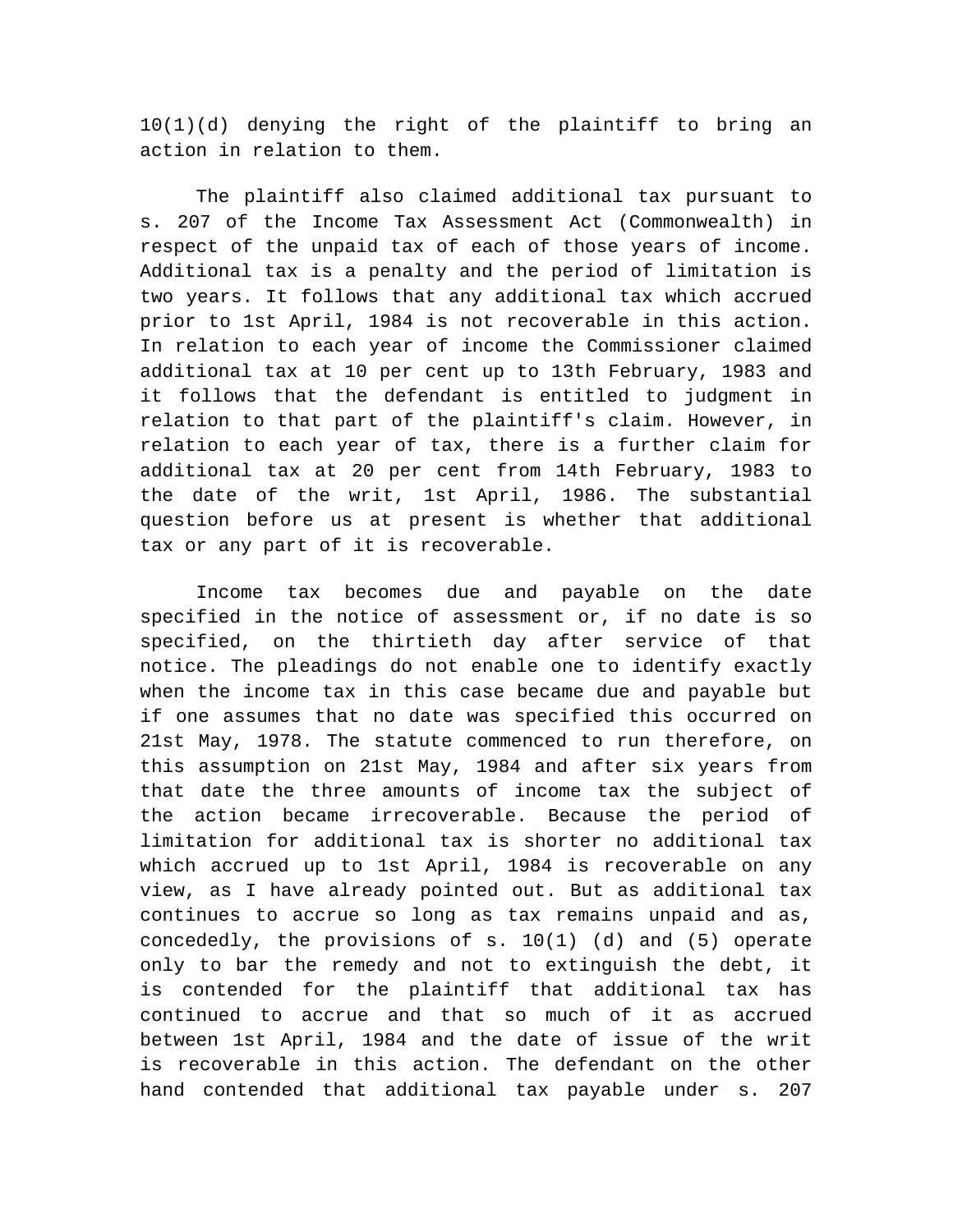should be regarded as at least analogous to interest. It was decided in Hollis v. Palmer (1836) 2 Bing. N.C. 713 that, interest being a mere accessory to the principal, where the principal is statute barred the interest also becomes irrecoverable. The rule was affirmed by the Privy Council in Cheang Thye Phin v. Lam Kin Sang [1929] A.C. 670 although the decision acknowledges that if there was an independent contract to pay interest the rule would be otherwise. See at p. 677. See also Healy v. Anderson [1938] St.R.Qd. 336 at p. 341 per Webb J., as he then was. Mr. Hack for the plaintiff however, pointed out that while the occasion of the imposition of the penalty was non-payment of the primary tax obligation and while the amount of the penalty was referable to the amount of primary tax unpaid, it could not be regarded as a mere accessory of the latter but was the subject of a distinct provision of the Act.

At the end of the day it seems to me that the answer to this problem must be found in the provisions of the Income Tax Assessment Act and that one cannot use the analogy of principal and interest in this way. I turn then to s. 207(1) which imposes the additional tax. It reads:—

"207. (1) If any tax remains unpaid after the time when it became due and payable or would, but for section 206, have become due and payable, additional tax is due and payable by way of penalty by the person liable to pay the tax at the rate of 20% per annum on the amount unpaid, computed from that time or, where, under section 206, the Commissioner has granted an extension of time for payment of the tax or has permitted payment of the tax to be made by instalments, from such date as the Commissioner determines, not being a date prior to the date on which the tax was originally due and payable."

For present purposes it seems to me that the critical words are those which define the person subject to the obligation to pay the additional tax. It is due and payable by way of penalty by the person liable to pay the tax. The tax is plainly the tax which remains unpaid after the time when it became due and payable. The question then is whether the defendant in this case is, at least since the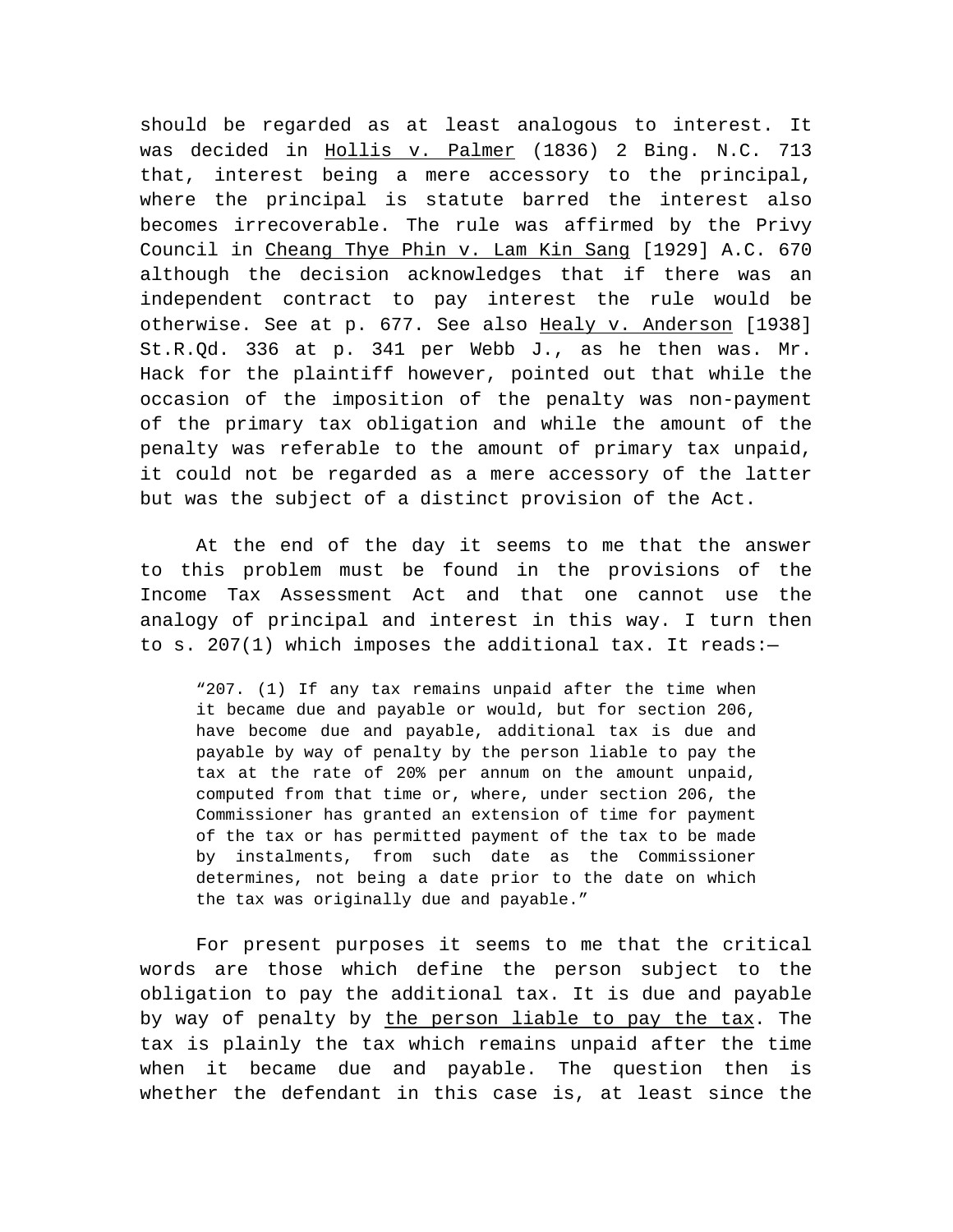running of the statute, which I have assumed to have been completed by 21st May, 1984, liable to pay the tax. In my opinion it is not. In my judgment in s. 207(1) reference to "the person liable to pay the tax" is to a person against whom payment of the tax can be enforced. In O'Keefe v. Calwell (1949) 77 C.L.R. 261 Williams J., in whose judgment Richard J. agreed, said at p. 295:—

"The ordinary natural grammatical meaning of a person being liable to some penalty or prohibition is that the event has occurred which will enable the penalty or prohibition to be enforced, but that it still lies within the discretion of some authorized person to decide whether or not to proceed with the enforcement. Cf. James v. Young (1884) 27 Ch. D. 652; In re Loftus-Otway v. Otway (1895) 2 Ch. 235. The word 'liable' is sometimes used in the sense of exposure to liability, but this is not the ordinary natural grammatical meaning of the word. It would require a context to give the word this meaning."

I find the following passage from Hall v. Bonnet [1956] S.A.S.R. 10 from the judgment of Napier C.J. and Abbott J., although spoken in a quite different context, to be helpful:—

"The dictionaries do not agree on the derivation of 'liable' (or 'lyable') from 'ligabilis' (cf. the Oxford English Dictionary with the Shorter Oxford Dictionary), but we think that they agree that the primary meaning (in law) is 'that can be bound'. In this context, however, where the legislature is dealing with 'proceedings against and contributions between tortfeasors', the meaning is rather narrower than that. A person 'liable' is one 'who can be compelled to pay by using the due process of law'. In other words, as 'vulnerable' means 'who can be wounded if attacked', so 'liable' means 'who can be bound if sued', or, to speak more accurately, 'who can be compelled to pay by taking such steps as may be or remain necessary to obtain and enforce the judgment of a court of justice'. In this sense it seems to us that 'liable' comprehends the state of a wrong-doer from the time of the fault committed to the point at which his liability is established and quantified by the judgment, and, beyond that, to the point at which it is discharged